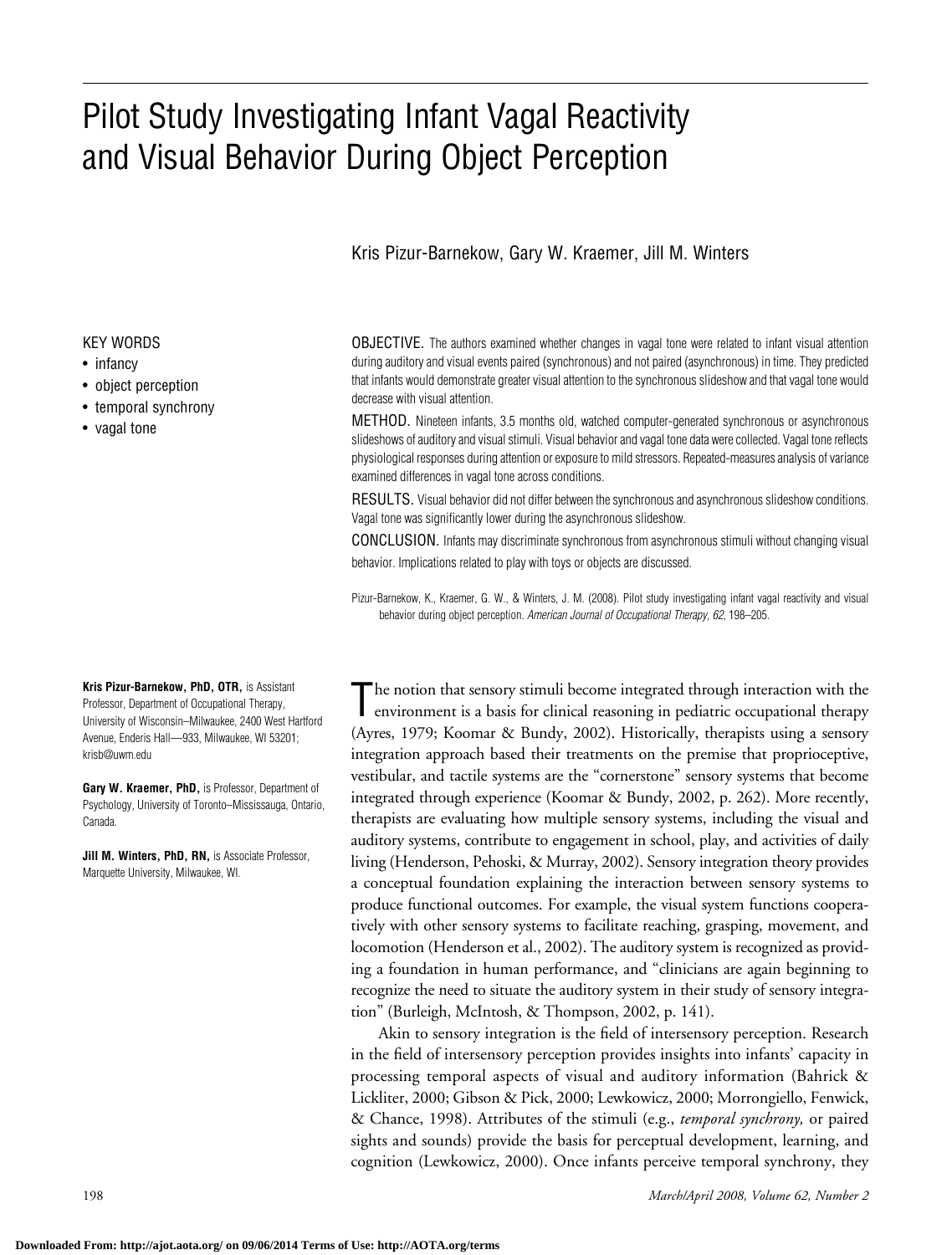begin to understand other temporal and spatial relationships inherent in objects including rate, rhythm, duration, location, and pitch (Bahrick & Lickliter, 2000; Gibson & Pick, 2000; Lewkowicz, 2000; Morrongiello et al., 1998). Temporal synchrony can be equivalently perceived by the visual and auditory systems and is a basis or precursor for language and cognitive development (Gibson & Pick, 2000; Lewkowicz, 2000). For example, before infants are able to detect the rhythm of a ball bouncing, they must first perceive the synchrony between the sight of the ball hitting the ground and the concurrent sound. Temporal synchrony of auditory and visual stimuli is also consistent with the construct of intersensory redundancy (Bahrick & Lickliter, 2000).

*Intersensory redundancy* occurs when two stimuli are presented concurrently (Bahrick & Lickliter, 2000). The intersensory redundancy hypothesis predicts that when visual and auditory stimuli are presented simultaneously, infants develop the ability to understand their environment. When redundant information is presented across two sensory modalities (auditory and visual), visual attention to the synchronous stimuli increases. Subsequently, infants screen out extraneous information and develop a unified perception of a complex stream of multimodal events. By being more attentive to redundant stimuli, infants are able to tune out irrelevant stimuli. Understanding the types of stimuli that promote attention in infancy is important to occupational therapists because this knowledge may affect choices of toys during infant play.

To measure the effects of redundant sensory stimuli on perceptual learning, Bahrick and Lickliter (2000) tested 5 month-olds' ability to discriminate rhythm when stimuli were presented bimodally (auditory and visual) and unimodally (auditory or visual). Infants were unable to detect changes in rhythm when the information was presented unimodally, whereas they were able to detect changes in rhythm when the information was presented across the auditory and visual systems simultaneously. These findings suggest that synchronous auditory and visual stimuli are salient in infancy and that detection of temporal synchrony may be a precursor to perception of other temporal characteristics such as rhythm. Therefore, typically developing infants may prefer toys that light up when a sound is emitted, and this preference may lead to the development of refined perception.

Consistent with the intersensory redundancy hypothesis, we predicted that infants between ages 3 and 4 months would look longer at paired sight–sound stimuli (synchronous) than at unpaired sight–sound stimuli (asynchronous) and that visual attention to stimuli would be accompanied by physiological responses also thought to reflect attention (Doussard-Roosevelt & Porges, 1999; Porges, 1995).

Previous research has shown that infants prefer synchronous stimuli; however, little evidence demonstrates physiological changes to redundant or paired stimuli. Consistent with previous research using measures of vagal tone and measures of attention (Porges, 1995), we predicted that changes in the autonomic nervous system would accompany attention processes and support the overt behavior of visual gaze. Measures of vagal tone are indirect measures of autonomic nervous system influences on the heart and are associated with psychophysiological processes, such as sustained attention and the influences of mild stressors (Porges, 2001; White & Porth, 2000).

# Heart Rate Variability, Vagal Nerve Reactivity, and Intersensory Perception

The autonomic nervous system modulates beat-to-beat changes in heart rate within the respiratory cycle, and fluctuations in heart rate associated with the respiratory cycle are known as respiratory sinus arrhythmia (Berntson, Cacioppo, & Quigley, 1993; White & Porth, 2000). Respiratory sinus arrhythmia is an indirect measure of vagus nerve influences on the sinoatrial node of the heart and is identified in the literature as vagal tone (Porges, 2001). Measures of vagal tone that arise from the fluctuations in heart rate as a result of breathing provide quantification of modulations in heart periods (duration of one beat; White & Porth, 2000). As vagal output (tone) increases, heart rate becomes slower and beat-to-beat interval variability increases. Conversely, as vagal output (tone) decreases, heart rate becomes faster and beat-to-beat interval variability decreases (Akselrod et al., 1981; White & Porth, 2000).

The polyvagal theory (Doussard-Roosevelt & Porges, 1999; Porges, 1995) suggests that reduced vagal tone is associated with increased attention. Porges (1974) examined respiratory sinus arrhythmia in newborns following presentation of noncontingent auditory stimuli and found that vagal tone decreased during sustained attention. Extending the work of Porges (1974), Richards (1987) found that changes in heart rate were associated with sustained looking in infants at ages 14, 20, and 26 weeks.

These earlier studies provided the basis for the findings presented in this study. Our aim was to examine whether infants who were more attentive to synchronous stimuli would have associated physiological responses. Specifically, we examined the relationship between infants' abilities to visually attend to object characteristics (temporal synchrony and asynchrony) and physiological responses. Infants' behavioral and physiological responses during two conditions are reported. The two conditions were object perception conditions in which infants viewed geometric shapes

*The American Journal of Occupational Therapy* 199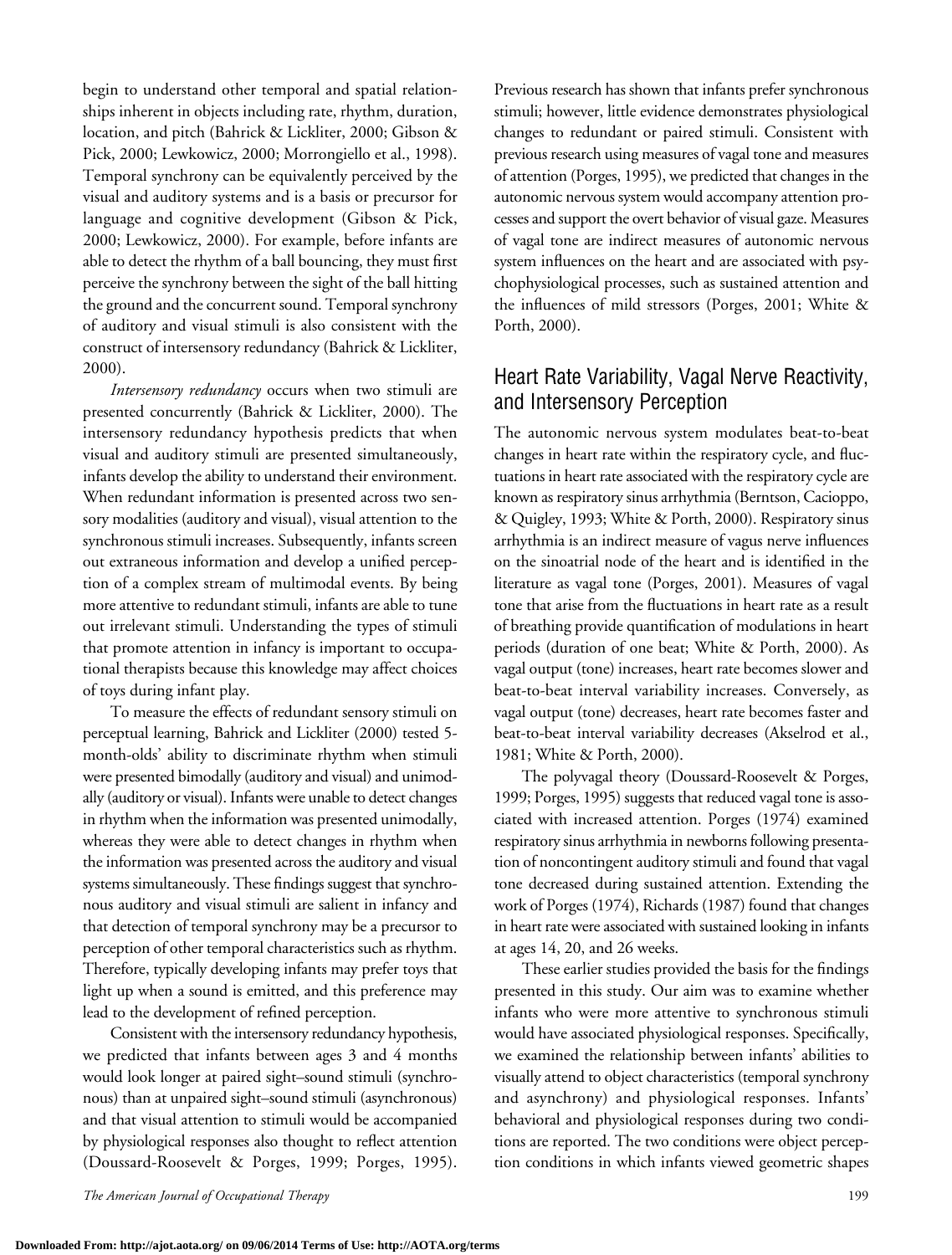on a computer screen and heard sounds that occurred simultaneously or separately.

In keeping with the intersensory redundancy hypothesis, we hypothesized that when 3.5-month-old infants were presented with two separate slideshows (synchronous and asynchronous), they would exhibit greater visual attention and reduced vagal tone during the synchronous slideshow than during the asynchronous slideshow. Dependent measures reported herein include infant looking behavior and infant vagal tone.

## Method

#### *Study Design*

The findings reported herein are part of a larger study examining how infants' behavioral and physiological capacities are related to maternal child-bearing attitudes and maternal interaction styles (Barnekow, 2003). Data were collected to examine whether infant behavioral and physiological responses during the conditions were significantly different and are reported. In addition, mothers completed a questionnaire pertaining to maternal child-bearing attitudes and perceptions of infant temperament (Pizur-Barnekow, 2006).

#### *Participants*

Participants were recruited from childbirth classes, mother support groups, and pediatric clinics in the Midwest. Approximately 400 recruitment brochures wereleft in clinic reception areas. Mothers attending childbirth classes and mother support groups were personally invited to participate. Twenty-one mothers volunteered to participate in the study and were personally invited. Mothers received a \$15 grocery certificate for their participation. Approval was obtained from the University of Wisconsin–Madison institutional review board.

Mothers were included if the child was their first birthing experience, they were married or living with a partner, and they were not taking prescription medications for physical or emotional reasons at the time of the study. One mother had premature triplets, so their data were excluded because of environmental confounds. One mother did not agree to participate in all parts of the study. The exclusions yielded a sample of 19 mother–infant dyads who participated in the study.

Infants were included if their mothers reported no significant history of visual, hearing, or neurological disorders. Infants were tested between the chronological ages of 14 weeks and 17 weeks, because infants of that age have the postural control to support visual attention and are typically not fluent in object manipulation.

#### *Procedure*

*Materials.* These included physiological and behavioral measures.

*Physiological measures*. Electrocardiogram data for analyses of vagal tone were collected using a five-lead Holter recorder (series 8500, Marquette Electronics, Milwaukee, WI). A small digital clock was used to denote the beginning and end of conditions. Five silver chloride electrodes were placed using a standard five-lead Holter configuration.

*Behavioral measures*. Two JVC digital video cameras (model GR–DVP3) mounted on tripods were used to record behavioral data. A PC notebook with a 14-in. screen (diagonal measurement) was used to display the infant slideshows. Infants were positioned in an infant seat on the floor, 60 cm away from the computer screen. One video camera recorded the infant's visual gaze and was placed 76 cm away from and directly in front of the infant. When the infant was viewing the slideshow, the mothers sat to the side and behind the infant, outside the infant's visual field.

*Visual Stimuli.* Two slideshows consisting of arbitrary artificial visual and auditory stimuli were created in PowerPoint (Microsoft Office 2000 Standard Version). The slideshows were originally developed for this study. The stimuli were developed through previous research (Lewkowicz, 2000); however, they were not direct replications of stimuli used in that research. Stimuli were black and imposed on a white background. Infants are attracted to visual stimuli that incorporate high-contrast designs (Fantz, 1963). The height of the stimuli varied according to shape: circle height, 3.5 in.; rectangle height, 2 in.; and triangle height, 4.5 in. Both slideshows included a pre- and postimage consisting of a four-point star  $(5 \text{ in.} \times 5 \text{ in.}),$ centered on the screen and paired with a sound similar to the sound of applause. The appearance of the four-point star marked the beginning and end of the show for coding purposes.

Following the preimage, computer-generated shapes moved across the screen in a sequence. First, a circle shape moved from the top to the bottom of the screen. Second, a rectangle moved from the bottom to the top of the screen, and finally a triangle moved from left to right. The movement of the triangle differed from the circle and rectangle in that the movement was punctuated rather than progressive and fluent. Research has shown that infants prefer objects that move fluently through space more than static representations of objects (Lewkowicz, 1992).

Both synchronous and asynchronous slideshows were shown to the infants. The synchronous slideshow was 2 min, 2 sec, in length, and the asynchronous slideshow was 2 min, 1 sec. Figure 1 provides a graphic representation of the slide-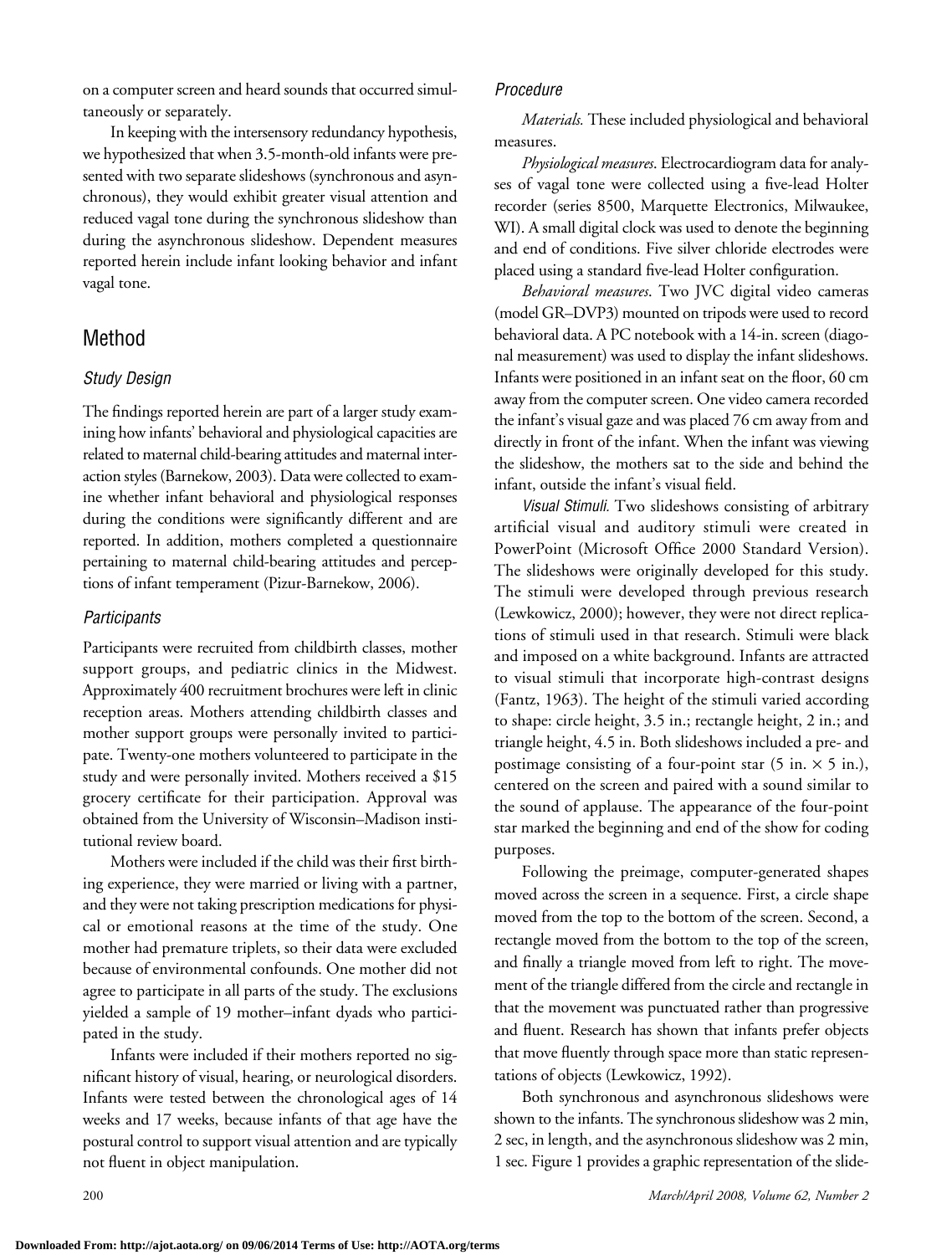

**Figure 1. Timing and sequence of the synchronous and asynchronous slideshows.**



shows. Each slideshow was predictable in that the order of the shapes and sounds did not vary. Visual images during each slideshow were shown for a relatively consistent period of time, with the asynchronous visual display lasting for 18.17 sec and the synchronous display lasting for 19 sec. Slideshow presentation order was counterbalanced.

During the synchronous slideshow, each shape was paired with a distinct sound. The circle was paired with a chime, the rectangle with a camera click, and the triangle with a typewriter click. The duration of the sight–sound pairing was approximately 2 sec, and the onset of the visual and auditory stimulation was synchronized.

During the asynchronous slideshow, shapes and sounds were separate and distinct. The visual image was presented first, and it was displayed for approximately 2 sec. There was a 1-sec time differential between presentation of the visual image and presentation of the auditory stimulus. This delay was supported by Lewkowicz (2000); he found infants detected asynchrony when auditory and visual information were separated by at least 350 msec.

*Experimental Procedures.* Mothers recruited as described were asked to mail a form confirming their interest in the study. Mothers were then contacted by telephone to describe the study and to determine eligibility. An appointment for a home visit was scheduled, corresponding to the infant age of 16 weeks  $(\pm 10 \text{ days})$ .

On arrival, experimental procedures and sequence were explained to the mothers, and informed consent was obtained. Grocery certificates were provided to participating mothers after consent forms were signed. Mothers identified a room in the home where the equipment could be set up. Infant respiratory rates were determined by palpating the infant's chest for 30 sec and multiplying the number of respiratory cycles by two. The infant's skin was prepared for electrocardiogram electrode placement by cleansing skin areas with an alcohol swab to remove body oils and drying with a washcloth. Electrodes were placed on the infant's chest using a two-channel, five-electrode configuration (GE Medical Systems, Wauwatosa, WI), and electrocardiogram data were continuously recorded until the experimental session was completed. After the electrodes were attached, the remainder of the experimental equipment was set up. The infant was placed in the infant car seat, and the seat belt was fastened.

During the baseline period, mothers were instructed to play with their infant as they normally would for 3 min. After the baseline, the infant viewed either the synchronous or the asynchronous slideshow. Following the slideshow, mothers were instructed to resume play with the infant for 3 min. This time period allowed the infants to engage in an activity different from the visual stimulus and decreased the likelihood of carryover effects from the first slideshow condition. After the second play, infants viewed the alternate slideshow (synchronous or asynchronous). Mothers were allowed to provide the infants with a pacifier during slideshows if they were becoming irritable. Infants were randomly assigned to begin with either the synchronous or the asynchronous condition. The electrocardiogram leads were removed from the infant on completion of the experimental procedures.

*Methods of Quantification: Heart Rate Variability and Vagal*  Tone. Infant electrocardiogram data were collected by Holter recorders, uploaded, and digitized at 128 Hz by means of a MARS 5000 Holter analysis system (Marquette Medical Systems, Milwaukee, WI). Each recording was examined, and electrocardiogram complexes were labeled and categorized as to morphology. A trained PhD-level registered nurse visually reviewed each recording to identify sequences of artifact or mislabeled electrocardiogram complexes in the data. Missing or noisy data were identified and quantified, and any recording with more than 10% unusable data was excluded from the analysis. Interbeat intervals between successive normal complexes were determined, and only sinus electrocardiogram complexes were used in the final analyses (White & Porth, 2000).

Frequency domain measures of heart rate variability were determined by means of power spectral analysis. Power spectral analysis uses mathematical computations to model patterns found within the electrocardiogram signal. The outcome

*The American Journal of Occupational Therapy* 201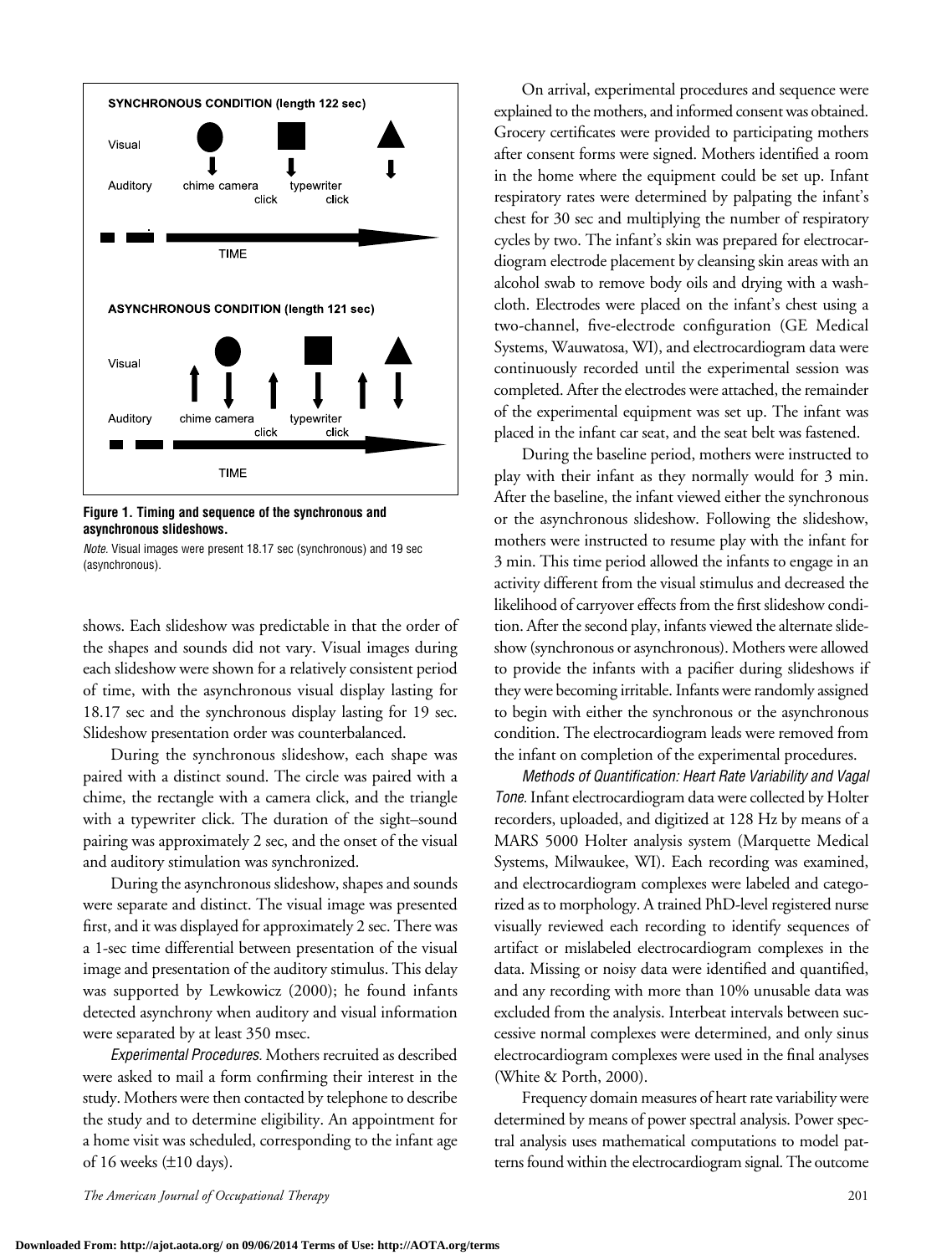of power spectral analysis is identification of frequency components of variance associated with heart rate variability (Bernston et al., 1993). Power spectral analysis provides information about the variability between R–R peaks of the cardiac cycle recorded on the electrocardiogram that result from periodic oscillations of heart rate at various frequencies.The highfrequency band, which is associated with changes in respiration, appears to originate exclusively from the parasympathetic nervous system (Akselrod et al., 1981) and was used to determine vagal tone responses during study conditions.

In adults, the high-frequency band typically extends from 0.15 to 0.40 Hz. Given the infants' more rapid respiratory rate, however, a frequency range of 0.15 to 1.15 Hz was used to capture the full width of the respiratory sinus arrhythmia. The specific bandwidth was determined for each infant on the basis of his or her individual respiratory rates. The range of respiratory rates was 30 to 70 breaths per minute. All infants were within the average range typically seen at  $3.5$ months (30–80 breaths per minute; Petry & Rainville, 1999). Vagal tone measures were quantified for continuous 60-sec intervals during each experimental condition (baseline, first and second play, synchronous and asynchronous slideshow, and postcondition measures). Means were calculated from these 60-sec measures for each condition outlined, and these means were used in the analyses.

*Behavioral Recording, Coding, and Reliability.* Three measures of infant looking were quantified (total duration of looking, frequency of looks, and frequency of sustained looking). *Sustained looking* was defined as a look lasting longer than 5 sec (Porges, 1974; Richards, 1987). *Frequency of looks*  was the total number of times the infant fixated on the stimuli in a given session, and *total duration of looking* was the total number of seconds the infant fixated on the stimuli. Visual behaviors were coded from videotape by Kris Pizur-Barnekow (the principal investigator), who was unaware of treatment conditions. A graduate student (unaware of the hypotheses and treatment conditions) coded 30% of the tapes for interrater reliability analyses. Interrater reliability coefficients were .93 (total duration of looking), .96 (frequency of looks), and .86 (frequency of sustained looking).

*Statistical Analyses.* Mean differences in looking behavior (duration of looking, frequency of looks, frequency of sustained looking) across the two slide shows (synchronous, asynchronous) were evaluated using repeated-measures analysis of variance (ANOVA). Because participants serve as the control, the repeated-measures ANOVA reduces the magnitude of the error term found in ANOVA and is a more powerful test (Portney & Watkins, 2000). A Greenhouse– Geisser correction was used as a statistical correction for unequal variances and decreased the potential for committing a Type I error (Portney & Watkins, 2000). Relationships among variables were evaluated using the Pearson product– moment correlation.

## Results

The mean age of the mothers was 30 years (range = 22–39 years). Reported annual household income ranged from \$30,000 to \$100,000. Maternal education level ranged from some college to graduate school. Of the 19 mothers, 7 were not employed outside of the home, and 12 were employed either full- or part-time. The sample primarily consisted of Caucasian women (95%).

Electrocardiogram data for 6 infants were lost because of malfunctioning lead wires, resulting in recordings that did not produce a clear signal. Thus, data from 13 full-term infants are reported in the repeated-measures ANOVA. These participants included 8 boys and 5 girls. The mean gestational age was 40 weeks (*SD* = 0.93), birthweight was 8 lb (*SD* = 0.83), and chronological or adjusted age when tested was 15 weeks  $(SD = 0.97; \text{ range} = 14 \text{ to } 17 \text{ weeks}).$ One infant was excluded from the intercorrelation analyses (*n* = 12) because the infant's change in vagal tone over time was significantly different from that of the other infants.

### *Infant Looking Behavior*

No significant differences were found in infant looking behaviors across the two conditions for total duration of looks, frequency of looks, or frequency of sustained looking.

### *Physiological Data: Infant Vagal Tone*

Figure 2 shows that, even though no differences were found in infant looking behavior across the slideshow conditions, significant changes in vagal tone occurred. Vagal tone was lowest during the asynchronous slideshow and highest during the synchronous slideshow  $[F(1, 12) = 6.91, p = .02]$ . Vagal tone values across participants between conditions were all significantly intercorrelated with one another (*r*s = .76 to .93, *p*s < .05 to .001).

### *Looking and Vagal Tone Data*

No significant correlations were found between the three measures of infant looking behavior and mean vagal tone during synchronous or asynchronous slideshows.

# **Discussion**

### *Limitations*

The limitations of this study are inadequate power for visual behavior analysis because of small sample size, decreased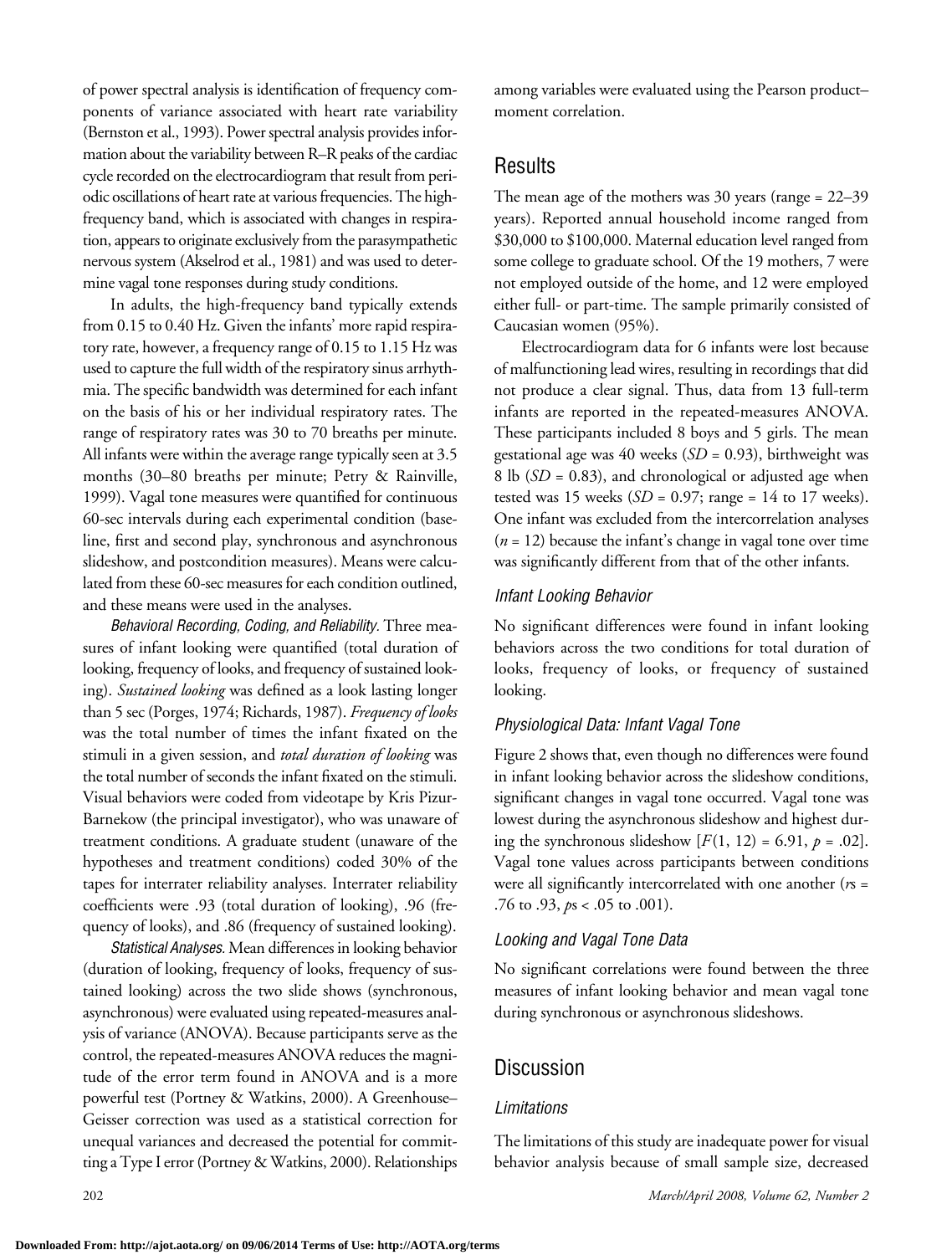

**Figure 2. Changes in heart rate variability across conditions.** *Note.* ASYN = asynchronous; SYN = synchronous.

generalizability, and use of a new paradigm to study the effects of temporal synchrony on visual behavior and physiology. Additional measures of physiology such as skin conductance may indicate whether temporal asynchrony activates the sympathetic nervous system and whether asynchronous auditory and visual stimuli are mildly stressful for infants.

#### *Power Analysis and Effect Size*

The use of a repeated-measures design to investigate how infants perceive redundant sensory stimuli is new. Research paradigms routinely used in the field of intersensory perception include testing infants by presenting them with competing stimuli or exposing them to novel and familiar objects while monitoring visual recovery. The repeated-measures design used in this study allowed for the collection of physiological and behavioral data concurrently while isolating the conditions of temporal synchrony and asynchrony. Because the findings indicate that infants' visual behavior was not different during the asynchronous and synchronous conditions, power analysis was used to assist in the interpretation process.

Power analysis serves two purposes: (1) to estimate sample size when designing a study and (2) to interpret the results of an experiment when the findings indicate no significant effects or differences between treatments (Portney & Watkins, 2000). As mentioned earlier, the finding that infants looked equivalently at the synchronous and asynchronous slideshows was unexpected. Previous studies examining visual behavior suggested that infants detect differences between synchronous and asynchronous events as demonstrated by differences in looking behavior (Lewkowicz, 2000) and that redundant information is highly salient in infancy (Bahrick & Lickliter, 2000).

The use of repeated-measures research design needs to be considered to reconcile the previous reports of increased visual attention during presentations of synchronous stimuli.

Various paradigms yield different types of responses, and infants may be processing the stimuli in a dissimilar fashion depending on the methods used (Lewkowicz, 2000). In the present study, infants were not habituated to a particular event, nor were they presented with competing stimuli as they would be in paired preference procedures. The infants viewed either a synchronous or an asynchronous condition (repeated measures), and at age 3 months their visual motor system responded equivalently across the conditions. It appears that, when using a repeated-measures paradigm, differential looking responses during asynchronous and synchronous conditions may not be noted. Power analysis indicated that to see an effect of condition (asynchronous vs. synchronous) when examining visual behavior, a sample size of more than 100 observations would be needed. The small sample size may be one reason that an effect was not seen.

The second finding, that the infants' autonomic nervous system responses were different for temporally synchronous and asynchronous stimuli, indicates that at a physiological level, the infants appear to detect differences. Given a sample size of 13, the magnitude of the difference (effect size) between the synchronous and asynchronous conditions was .478. This calculated effect size indicates a medium or moderate effect (Cohen, 1973).

### *Infant Physiology and Looking Behavior*

It was interesting that this detection was reflected not in looking behaviors but in changes in physiology. The slideshow order was counterbalanced to ensure that relative increases or decreases in vagal tone response to synchronous or asynchronous visual stimuli could not be attributed to time or the preceding maternal–infant interactive session. The findings suggest that physiological responses to the stimuli may be attributed to the characteristics of the stimuli and not to when the infants viewed the stimuli or what happened before they viewed the stimuli.

Although the current finding of decreases in vagal tone during temporal asynchrony is not consistent with the original hypothesis, increases in vagal tone during sustained attention have been found more recently. Bozhenova, Plonskaia, and Porges (2001) found increased vagal tone during sustained attention and engagement during object presentation in 5-month-old infants. Increased vagal tone was attributed to the complexity of the attention system. That is, attention requires coordination of visual orienting, search, attention processing, and memory, in addition to coordination of emotional systems. At 5 months, infants are able to demonstrate autonomic nervous system mediation of the behavioral response (Bozhenova et al., 2001). It is possible that at 3.5 months, the autonomic nervous system is not yet capable of mediating the visual response.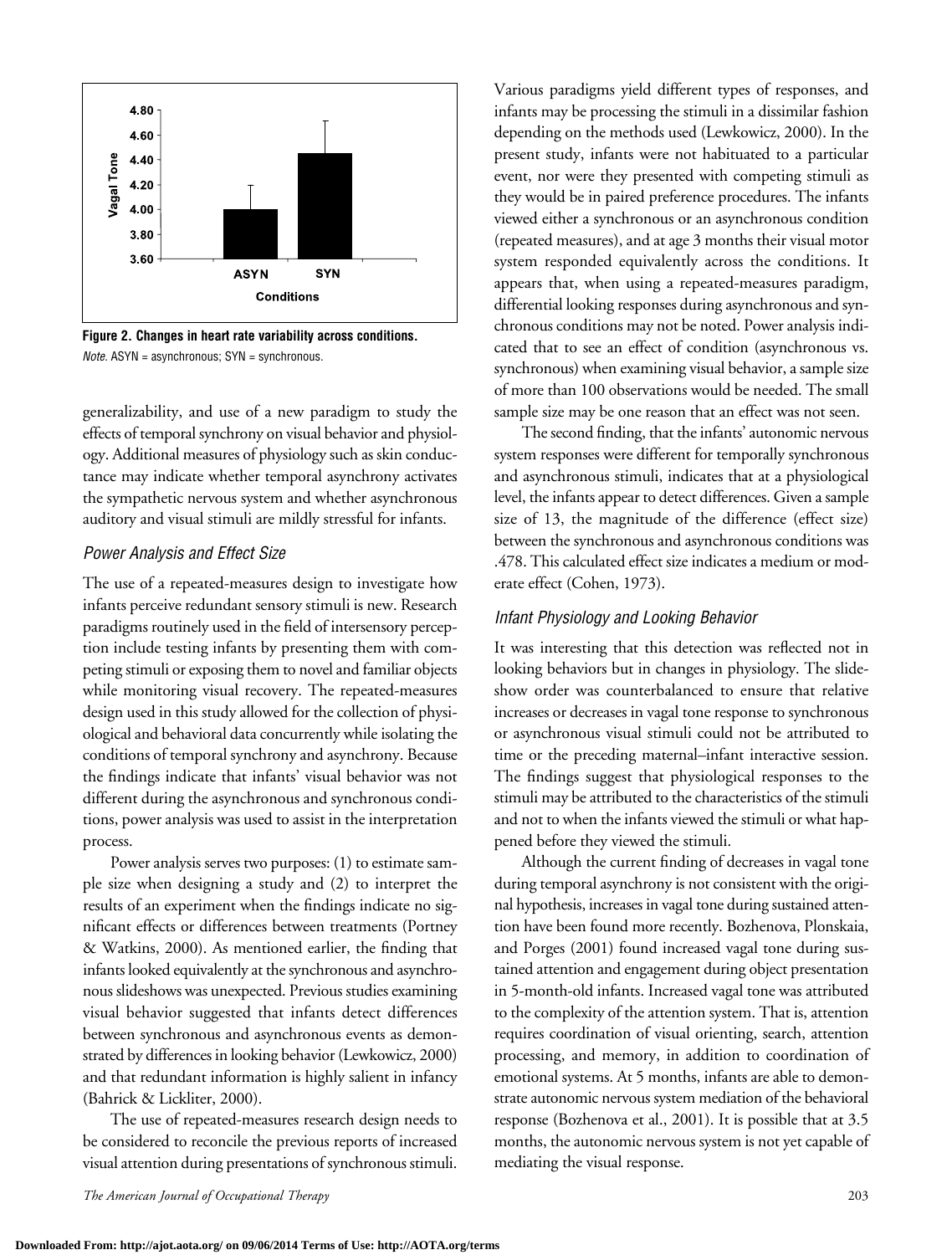In keeping with Bozhenova et al.'s (2001) view of the complex attention system, the visual responses shown by the infants in this study were primarily reactive in nature. The infants typically looked for less than 5 sec and averaged 3 to 4 sustained looks during a 2-min period. Richards (1985) found that infants between ages 14 weeks and 26 weeks engaged in progressively increasing amounts of sustained attention and that measures of vagal tone indexed sustained attention, not reactive attention, in the older infants. Therefore, the infants' reactive looking and their respective developmental ages may have contributed to a lack of association between vagal tone and looking as originally hypothesized. Results from this study generally suggest that, even in the absence of visual responses, redundant information is processed, and physiological responses are notable in infancy. Vagal tone responses may be precursors to visual behavior in the discrimination of temporal synchrony and asynchrony.

### *Implications for Occupational Therapy*

Given the nature of this pilot project, bridging the gap between basic science research and the richness of occupation seems to be a formidable challenge. The performance and engagement in occupation is directly related to underlying capacities and abilities (American Occupational Therapy Association, 2002). Newborns have unique capabilities in processing temporal information through sensory and physiological systems (Bahrick & Lickliter, 2000; Lewkowicz, 2000; Spelke, 1976). The unique abilities to perceive temporally synchronous events may be directly related to an infant's ability to engage in the occupation of play with toys or objects. Infants are quite adept at detecting object attributes related to temporality using their visual and auditory systems, and this ability may provide a foundational component for understanding other object attributes (rate, pitch, duration, frequency) found in their environment (Lewkowicz, 2000).

Findings from this pilot study suggest that, even though infants may not outwardly show signs of increased visual attention, they may be experiencing physiological responses to the stimuli present during object play. A decoupling of the behavioral and physiological systems suggests that engagement in the occupation of object play is complex and involves multiple systems. A greater understanding of the multifaceted nature of perception during object play may facilitate greater understanding of how and why infants engage in certain aspects of playful occupations. For example, infants may be more attracted to toys that reflect light or flash light congruently with a sound. These toys could be recommended to parents who areseeking information about developmentally appropriate toys for their infants.

Moreover, occupational therapy scholars interested in infant perception may offer a unique understanding of how infants and children with disabilities are able to tolerate, detect, and respond to redundant stimuli. Do toddlers with a diagnosis such as autism respond behaviorally and physiologically to temporal characteristics of objects in the same manner as those who are typically developing? Intuitively, it seems that processing redundant sensory stimuli for children with autism or pervasive developmental disorders may be difficult. It may be that infants with disabilities have a decreased tolerance to redundant information and subsequently do not develop the perceptual skills needed to support play. Future studies could examine whether differences in physiological responses during presentation of sensory redundant stimuli is a marker or predictor of sensory processing dysfunction.  $\triangle$ 

## Acknowledgments

We thank the mothers and infants who participated in this study and the Virginia Horne Henry Fund for financial support. This study was completed in partial fulfillment of PhD requirements at the University of Wisconsin–Madison.

# References

- Akselrod, S., Gordon, D., Ubel, F. A., Shannon, D. C., Berger, A. C., & Cohen, R. J. (1981). Power spectrum analysis of heart rate fluctuation: A quantitative probe of beat-to-beat cardiovascular control. *Science, 213,* 220–222.
- American Occupational Therapy Association. (2002). Occupational therapy practice framework: Domain and process. *American Journal of Occupational Therapy, 56,* 609–639.
- Ayres, J. (1979). *Sensory integration and the child.* Los Angeles: Western Psychological Services.
- Bahrick, L. E., & Lickliter, R. (2000). Intersensory redundancy guides attentional selectivity and perceptual learning in infancy. *Developmental Psychology, 36,* 1–12.
- Barnekow, K. (2003). *Maternal–infant reciprocity: Infant adaptive mechanisms contributing to the dance.* Unpublished doctoral dissertation, University of Wisconsin–Madison.
- Berntson, G. G., Cacioppo, J. T., & Quigley, K. S. (1993). Respiratory sinus arrhythmia: Autonomic origins, physiological mechanisms, and psychophysiological implications. *Psychophysiology, 30,* 183–196.
- Bozhenova, O. V., Plonskaia, O., & Porges, S. W. (2001). Vagal reactivity and affective adjustment in infants during interaction challenges. *Child Development, 72,* 1314–1326.
- Burleigh, J. M., McIntosh, K. W., & Thompson, M. W. (2002). Central auditory processing disorders. In A. C. Bundy, S. J. Lane, & E. A. Murray (Eds.), *Sensory integration: Theory and practice* (2nd ed., pp. 141–168). Philadelphia: F. A. Davis.
- Cohen, J. (1973). Statistical power analysis and research results. *American Educational Research Journal, 10,* 225–230.